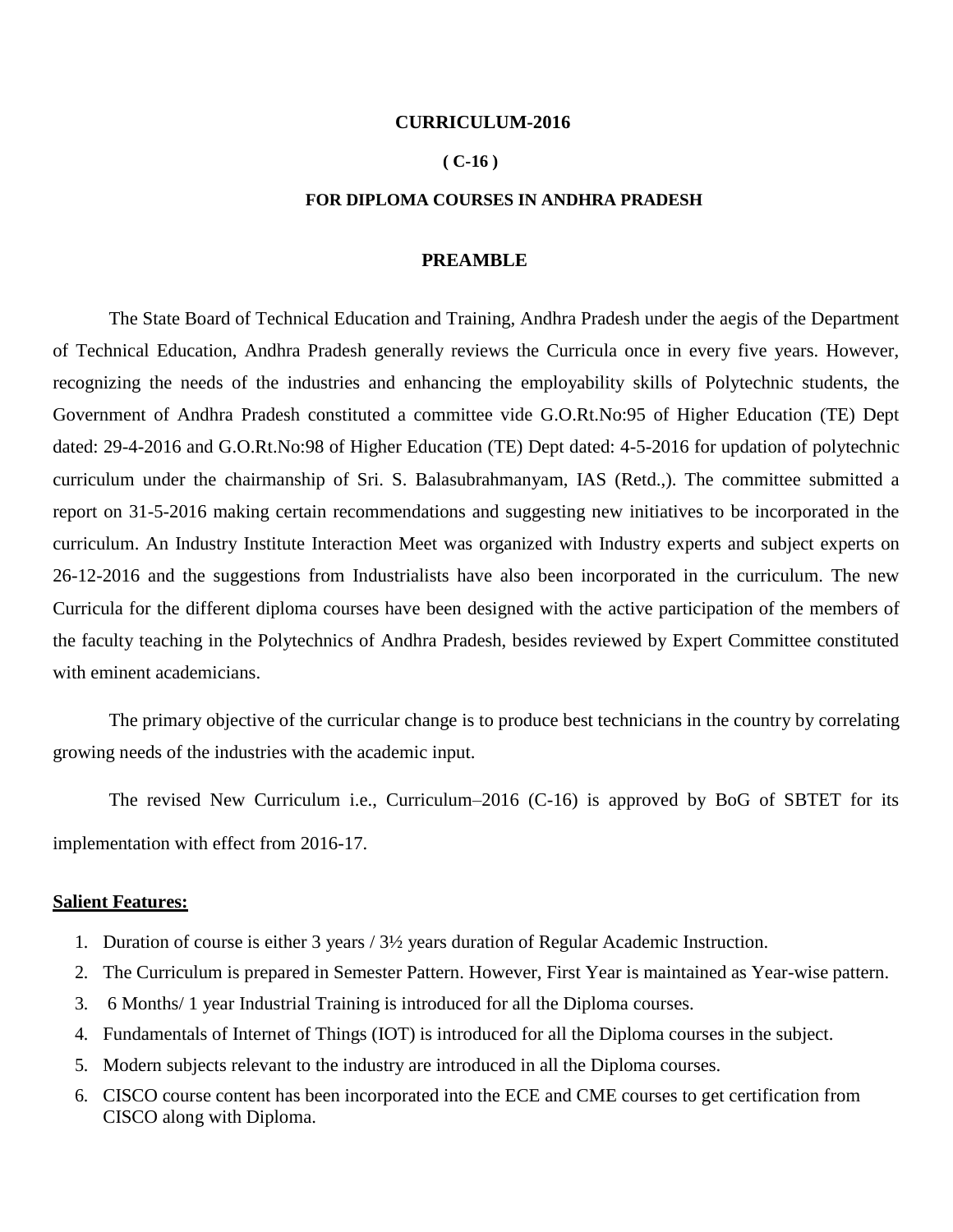- 7. The policy decisions taken at the State and Central level with regard to environmental science are implemented by including relevant topics in Chemistry. This is also in accordance with the Supreme Court guidelines issued in Sri Mehta's case.
- 8. Keeping in view the increased need of communication skills which is playing a major role in the success of Diploma Level students in the Industries, emphasis is given for learning and acquiring listening, speaking, reading and writing skills in English. Further as emphasized in the meetings, Communication Skills lab and Life Skills lab are introduced for all the branches.
- 9. Modern topics relevant to the needs of the industry and global scenario suitable to be taught at Diploma level are also incorporated in the curriculum.
- 10. AutoCAD specific to the branch has been given more emphasis in the curriculum. Preparing drawings using CAD software has been given more importance.
- 11. Every student is exposed to the computer lab at the 1st year itself in order to familiarize himself with skills required for keyboard/mouse operation, internet usage and e-mailing.
- 12. Upon reviewing the existing C-14 curriculum, it is found that the theory content is found to have more weightage than the Practical content. In the revised C-16 curriculum, more emphasis is given to the practical content of Laboratories and Workshops, thus strengthening the practical skills.
- 13. With increased emphasis for the student to acquire Practical skills, the course content in all the subjects is thoroughly reviewed and structured as outcome based than the conventional procedure based.
- 14. Curricula of Laboratory and Workshops have been thoroughly revised based on the suggestions received from the industry and faculty, for better utilization of the equipment available at the Polytechnics. The experiments /exercises that are chosen for the practical sessions are identified to conform to the field requirements of industry.
- 15. The Members of the working group are grateful to Sri G.S. Panda Das, I.A.S., Special Commissioner of Technical Education & Chairman of SBTET, AP. and Sri. Adityanath Das, I.A.S., Principal Secretary of Higher Education for their guidance and valuable inputs in revising, modifying and updating the curriculum.
- 16. The Members acknowledge with thanks the cooperation and guidance provided by Sri. A.Nirmal Kumar Priya, Secretary, SBTET, Andhra Pradesh and other officials of Directorate of Technical Education and the State Board of Technical Education, Andhra Pradesh, experts from industry, academia from the universities and higher learning institutions and all teaching fraternity from the Polytechnics who are directly or indirectly involved in preparation of the curricula.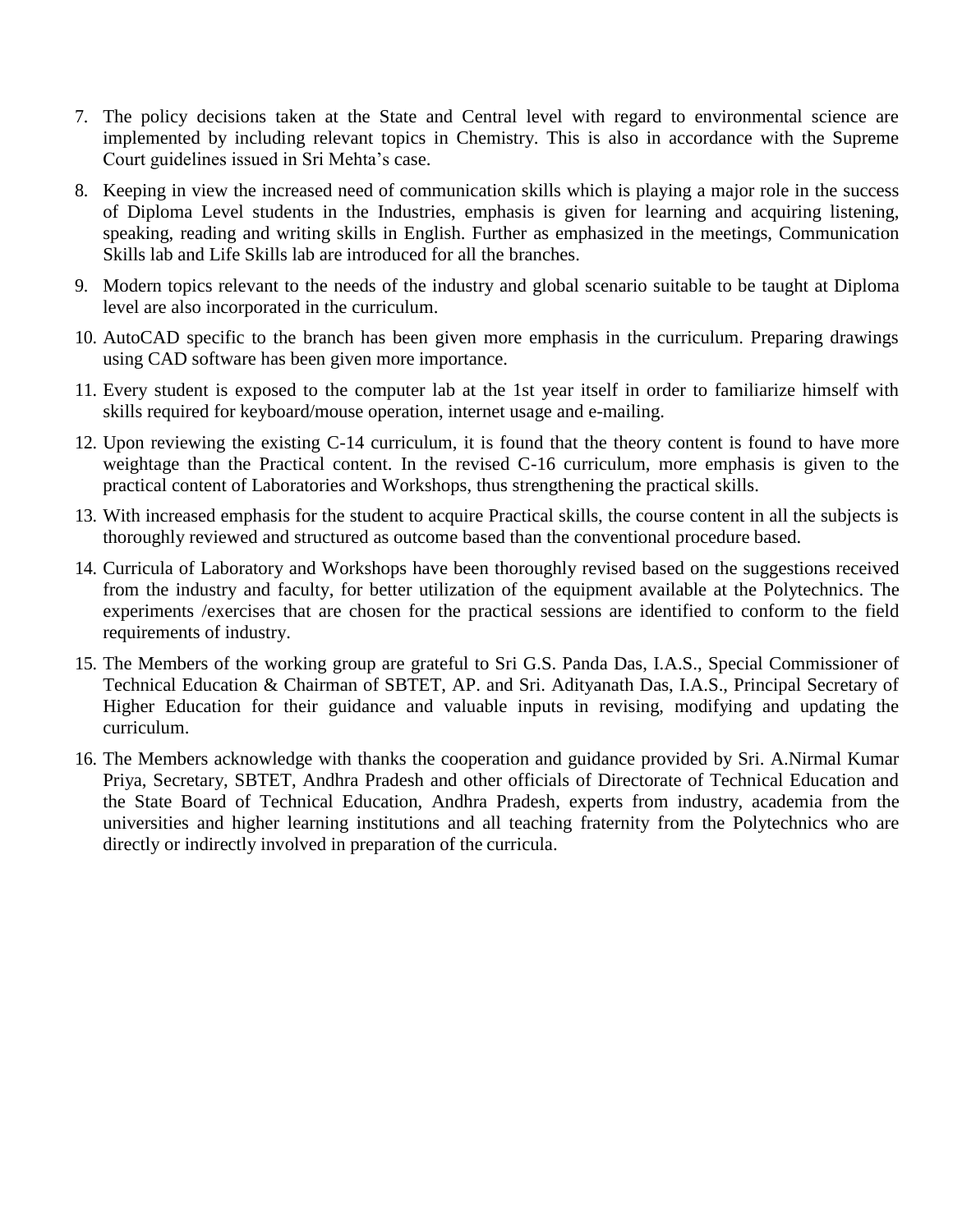#### **RULES AND REGULATIONS**

## **1 DURATION AND PATTERN OF THE COURSES**

All the Diploma programs run at various institutions are of AICTE approved 3 years or 3½ years duration of academic instruction.

All the Diploma courses are run on year wise pattern in the first year, and the remaining two or two & half years are run in the semester pattern. In respect of few courses like Diploma in BM course, the

training will be in the seventh semester. Run-through system is adopted for all the Diploma Courses, subject to eligibility conditions.

### **2 PROCEDURE FOR ADMISSION INTO THE DIPLOMA COURSES:**

Selection of candidates is governed by the Rules and regulations laid down in this regard from time to time.

a) Candidates who wish to seek admission in any of the Diploma courses will have to appear for Common Entrance Test for admissions into Polytechnics (POLYCET) conducted by the State Board of Technical Education and Training, Andhra Pradesh, Vijayawada.

Only the candidates satisfying the following requirements will be eligible to appear for

the Common Entrance Test for admissions into Polytechnics (POLYCET).

- b) The candidates seeking admission should have appeared for S.S.C examination, conducted by the Board of Secondary Education, Andhra Pradesh or equivalent examination thereto, at the time of making application to the Common Entrance Test for admissions into Polytechnics (POLYCET). In case of candidates whose results of their Qualifying Examinations is pending, their selection shall be subject to production of proof of their passing the qualifying examination in one attempt or compartmentally at the time of admission
- c) Admissions are made based on the merit obtained in the Common Entrance Test (POLYCET) and the reservation rules stipulated by the Government of Andhra Pradesh from time to time.
- d) For admission into the following Diploma Courses for which entry qualification is 10+2, candidates need not appear for POLYCET. A separate notification will be issued for admission into these courses.

1). D.H.M.C.T. 2).D. Pharmacy

### **3 MEDIUM OF INSTRUCTION**

The medium of instruction and examination shall be English.

### **4 PERMANENT IDENTIFICATION NUMBER (PIN)**

A cumulative / academic record is to be maintained of the Marks secured in sessional work and end examination of each year for determining the eligibility for promotion etc., A Permanent Identification Number (PIN) will be allotted to each admitted candidate to maintain academic records.

### **5 NUMBER OF WORKING DAYS PER SEMESTER / YEAR:**

- a). The Academic year for all the Courses shall be in accordance with the Academic Calendar.
- b). The Working days in a week shall be from Monday to Saturday
- c). There shall be 7 periods of 50 minutes duration on all working days.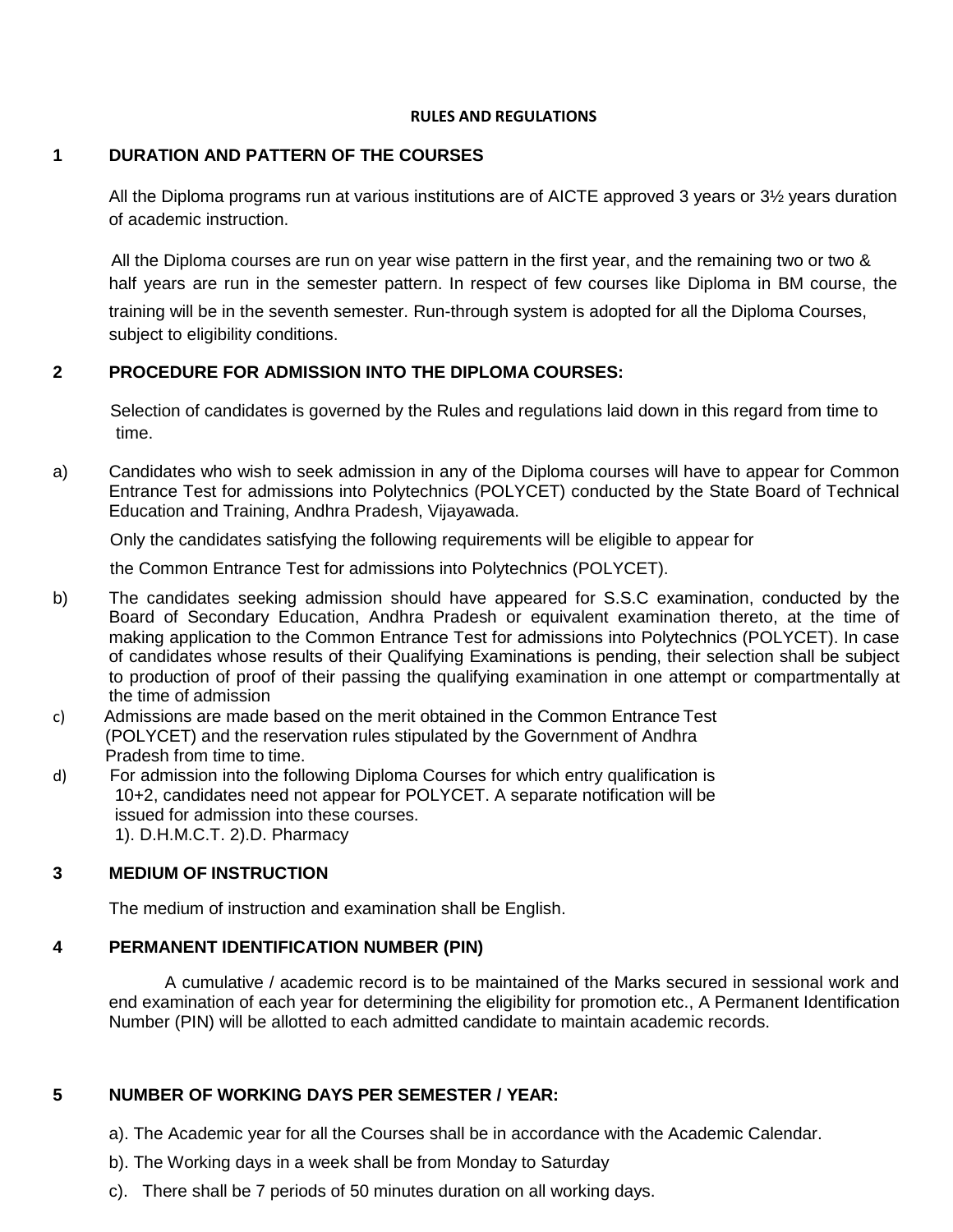d). The minimum number of working days for each semester / year shall be 90 / 180 days excluding examination days. If this prescribed minimum is not achieved due to any reason, special arrangements shall be made to conduct classes to cover the syllabus.

### **6 ELIGIBILITY OF ATTENDANCE TO APPEAR FOR THE END EXAMINATION**

- a). A candidate shall be permitted to appear for the end examination in all subjects, if he or she has attended a minimum of 75% of working days during the year/Semester.
- b). Condonation of shortage of attendance in aggregate upto 10% (65% and above and below 75%) in each semester or  $1<sup>st</sup>$  year may be granted on medical grounds.
- c). A stipulated fee shall be payable towards condonation for shortage of attendance.
- d). Candidates having less than 65% attendance shall be detained.
- e). Students whose shortage of attendance is not condoned in any semester / 1st year and not paid the condonation fee in time are not eligible to take their end examination of that class and their admissions shall stand cancelled. They may seek re-admission for that semester /  $1<sup>st</sup>$  year when offered next.
- f) If a candidate continuously absent for a period of 15 days his name can be deleted from the Rolls without notice.

### **7 READMISSION**

Readmission shall be granted to eligible candidates by the respective Principal/ Regional Joint Director.

- 1. a) Within 15 days after commencement of class work in any semester (Except Industrial Training).
	- b) For Industrial Training: before commencement of the Industrial training.
- 2. Within 30 days after commencement of class works in any year (including D. Pharmacy course or first year course in Engineering and Non Engineering Diploma streams).

Otherwise such cases shall not be considered for readmission for that semester / year and are advised to seek readmission in the next subsequent eligible academic year.

The percentage of attendance of the readmitted candidates shall be calculated from the first day of beginning of the regular class work for that year / Semester, as officially announced by CTE/SBTET but not from the day on which he/she has actually reported to the class work, after readmission is granted.

### **8 SCHEME OF EXAMINATION**

### **a) First Year**

**THEORY EXAMINATION**: Each Subject carries 80% marks with examination of 3 hours duration, along with 20% marks for internal evaluation. (Sessional marks). However, there are no minimum marks prescribed for sessionals.

**PRACTICAL EXAMINATION**: There shall be 40% Marks for regular practical work done, i.e. sessional marks for each practical subject with an end examination of 3 hours duration carrying 60% marks. However, there are no minimum marks prescribed for sessionals.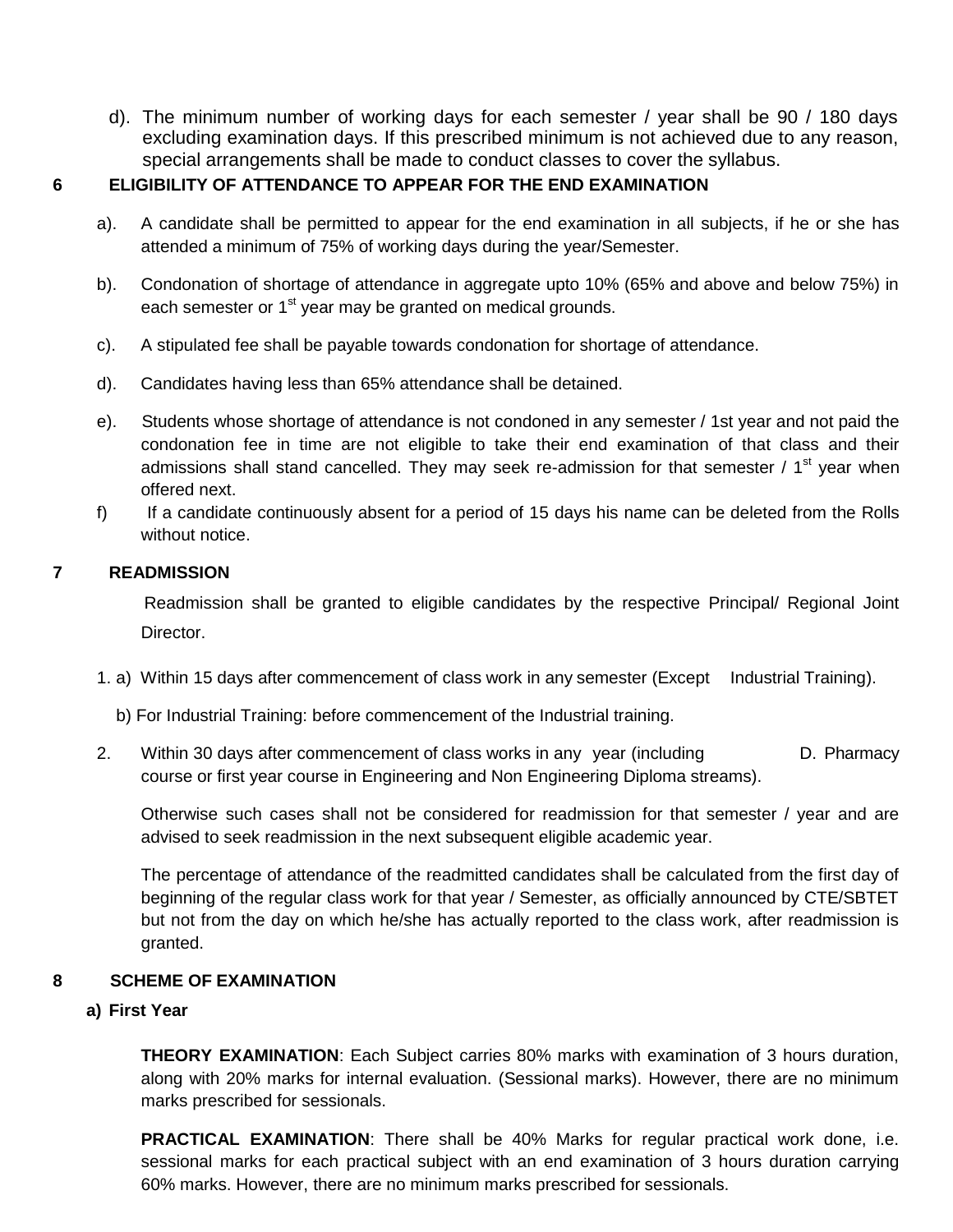#### **b) III, IV, V, VI and VII Semesters:**

**THEORY EXAMINATION**: Each subject carries usually 80 marks and 30 marks in respect of specified subjects of 3hours duration, along with 20 marks for internal evaluation (sessional marks) respectively.

**PRACTICAL EXAMINATION**: Each subject carry 60/30 marks of 3hours duration 40/20 sessional marks.

#### **9 INTERNAL ASSESSMENT SCHEME**

- a) Theory Subjects: Theory Subjects carry 20% sessional marks, Internal examinations will be conducted for awarding sessional marks on the dates specified. **Three unit tests will be conducted for I year students and two Unit Tests for semesters.** Average of marks obtained in all the prescribed tests will be considered for awarding the sessional marks.
- b) Practical Subjects: Student's performance in Laboratories / Workshop shall be assessed during the year/ semester of study for 40% marks in each practical subject. Allotment of marks should be discrete taking into consideration of the students' skills, accuracy, recording and performance of the task assigned to him / her. Each student has to write a record / log book for assessment purpose. In the subject of Drawing, which is also considered as a practical paper, the same rules hold good. Drawing exercises are to be filed in seriatum.
- c) Internal assessment in Labs / workshops / Survey field work etc., during the course of study shall be done and sessional marks shall be awarded by the concerned Lecturer / Senior Lecturer / Workshop superintendent as the case may be.
- d) For practical examinations, except in drawing, there shall be two examiners. External examiner shall be appointed by the Principal in consultation with respective Head of Section preferably choosing a qualified person from any local Industry/ nearby Government Polytechnic/ Local Government Organization. Internal examiner shall be the person concerned with internal assessment as in (c) above. The end examination shall be held along with all theory papers in respect of drawing.
- e) Question Paper for Practicals: Question paper should cover all the experiments / exercise prescribed.
- f) Records pertaining to internal assessment marks of both theory and practical subjects are to be maintained for official inspection.
- g) **In case of Diploma courses** *having* **Industrial Training**, the training assessment shall be done and the marks are to be awarded in the following manner.

| Industrial assessment   |                   | 200 marks (in two spells of 100 marks each) |
|-------------------------|-------------------|---------------------------------------------|
| Maintenance of log book | <b>Contractor</b> | 30 marks                                    |
| <b>Record Work</b>      |                   | 30 marks                                    |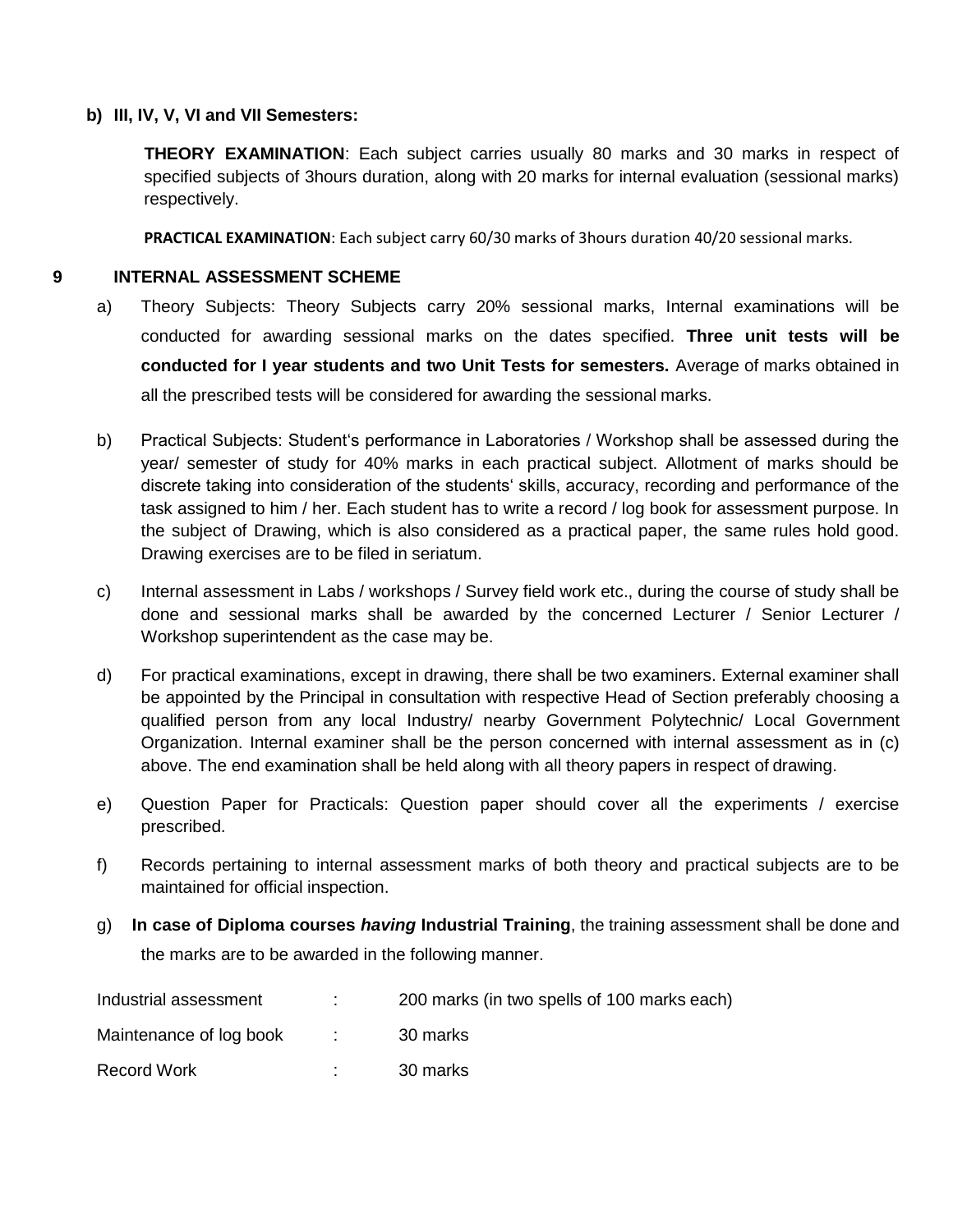| Seminar / viva-voce | . .<br>۰ | 40 marks  |
|---------------------|----------|-----------|
|                     |          |           |
| TOTAL               | ٠.       | 300 marks |
|                     |          |           |

The assessment at the institution level (Seminar/Viva-voce)shall be done by three members, viz., Internal Faculty member, External Examiner and Head of Section and be averaged.

### **10 MINIMUM PASS MARKS**

### **THEORY EXAMINATION**:

For passing a theory subject, a candidate has to secure a minimum of 35% in end examination and a combined minimum of 35% of both Sessional and end examination marks put together.

### **PRACTICAL EXAMINATION**:

For passing a practical subject, a candidate has to secure a minimum of 50% in end examination and a combined minimum of 50% of both sessional and practical end examination marks put together. In case of D.C.C.P., the pass mark for typewriting and short hand is 45% in the end examination. There are no sessional marks for typewriting and Shorthand subjects of D.C.C.P course.

### **11. PROVISION FOR IMPROVEMENT**

- 1. Improvement is allowed only after he / she has completed all the subjects from First Year to Final semester of the Diploma.
- 2. Improvement is allowed in any 4 (Four) subjects of the Diploma.
- 3. The student can avail of this improvement chance **ONLY ONCE**, that too within the succeeding two examinations after the completion of Diploma. However, the duration including Improvement examination shall not exceed FIVE years from the year of first admission.
- 4. No improvement is allowed in Practical / Lab subjects or Project work or Industrial Training assessment. However, improvement in drawing subject(s) is allowed.
- 5. If improvement is not achieved, the marks obtained in previous Examinations hold good.
- 6. Improvement is not allowed in respect of the candidates who are punished under Mal-practice in any Examination.
- 7. Examination fee for improvement shall be paid as per the notification issued by State Board of Technical Education and Training from time to time.
- 8. All the candidates who wish to appear for improvement of performance shall deposit the original Marks Memos of all the years / Semesters and also original Diploma Certificate to the Board. If there is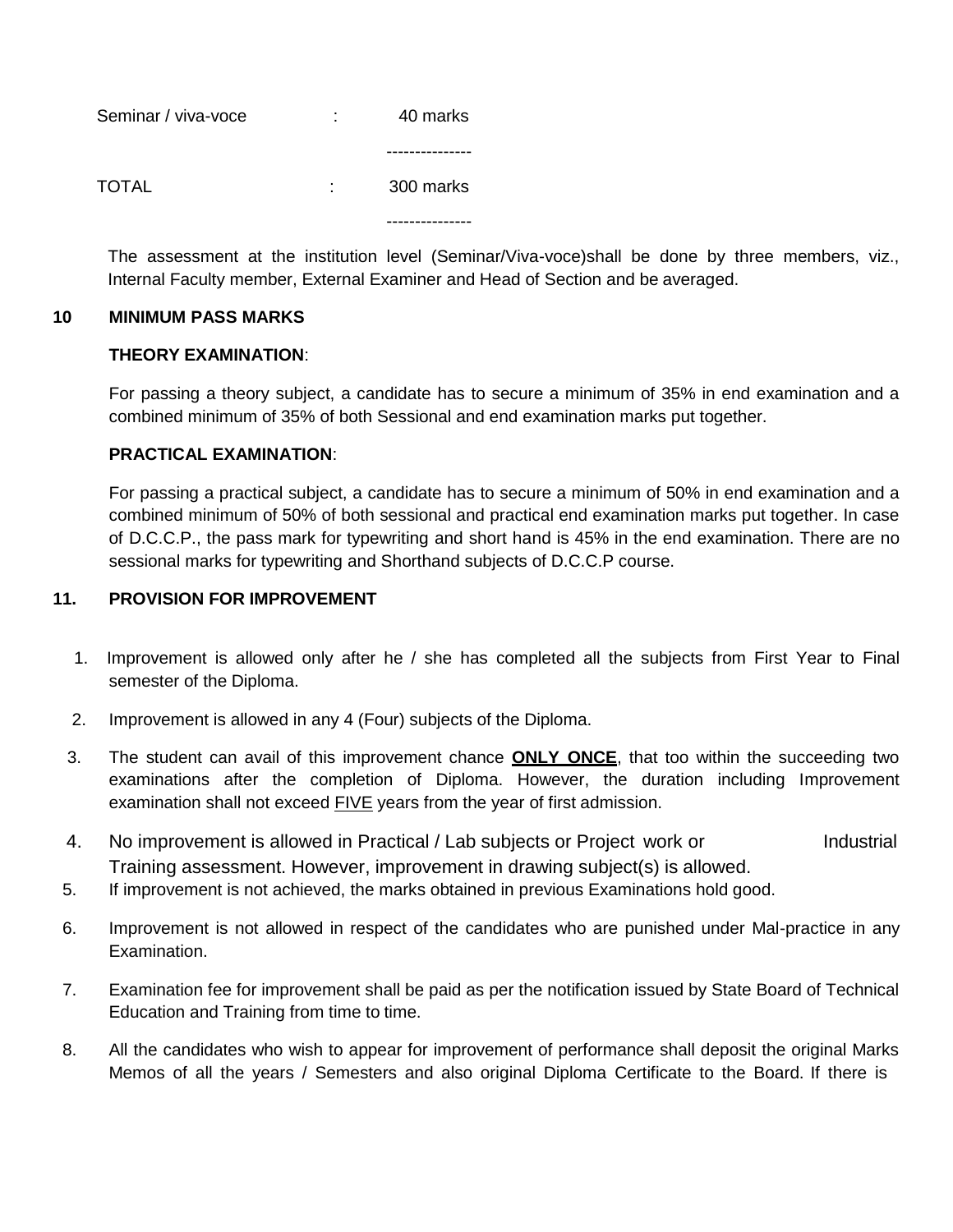improvement in performance of the current examination, the revised Memorandum of marks and Original Diploma Certificate will be issued, else the submitted originals will be returned.

# **12. RULES OF PROMOTION FROM 1ST YEAR TO 3,rd, 4,th 5 th,6th and 7th SEMESTERS:**

## **a) For Diploma Courses of 3 Years duration**

- i. A candidate shall be permitted to appear for first year examination provided he / she puts in 75% attendance (which can be condoned on Medical grounds upto 10%) i.e. attendance after condonation on Medical grounds should not be less than 65% and pay the examination fee.
- ii. A candidate shall be promoted to  $3<sup>rd</sup>$  semester if he/she puts the required percentage of attendance in the first year and pays the examination fee. A candidate who could not pay the first year examination fee has to pay the promotion fee as prescribed by State Board of Technical Education and Training from time to time before commencement of  $3<sup>rd</sup>$  semester.
- iii. A candidate shall be promoted to  $4<sup>th</sup>$  semester provided he/she puts the required percentage of attendance in the  $3<sup>rd</sup>$  semester and pay the examination fee. A candidate who could not pay the  $3<sup>rd</sup>$ semester exam fee, has to pay the promotion fee as prescribed by State Board of Technical Education and Training from time to time before commencement of 4<sup>th</sup> semester.

A candidate is eligible to appear for the  $4<sup>th</sup>$  semester examination if he/she

- i) Puts the required percentage of attendance in the  $4<sup>th</sup>$  semester
- ii) Should not have failed in more than Four backlog subjects of  $1<sup>st</sup>$  year

## **For IVC & ITI Lateral Entry Students:**

A candidate is eligible to appear for the  $4<sup>th</sup>$  semester examination if he/she puts the required percentage of attendance in the  $4<sup>th</sup>$  semester

iv) A candidate shall be promoted to  $5<sup>th</sup>$  semester provided he / she puts the required percentage of attendance in the  $4<sup>th</sup>$  semester and pays the examination fee. A candidate, who could not pay the  $4<sup>th</sup>$ semester examination fee, has to pay the promotion fee as prescribed by State Board of Technical Education and Training from time to time before commencement of  $5<sup>th</sup>$  semester.

A candidate is eligible to appear for the  $5<sup>th</sup>$  semester examination if he/she

- i) Puts the required percentage of attendance in the  $5<sup>th</sup>$  semester
- ii) Should get eligibility to appear for  $4<sup>th</sup>$  Semester examination.

## **For IVC& ITI Lateral Entry students**:

i) Puts the required percentage of attendance in the  $5<sup>th</sup>$  semester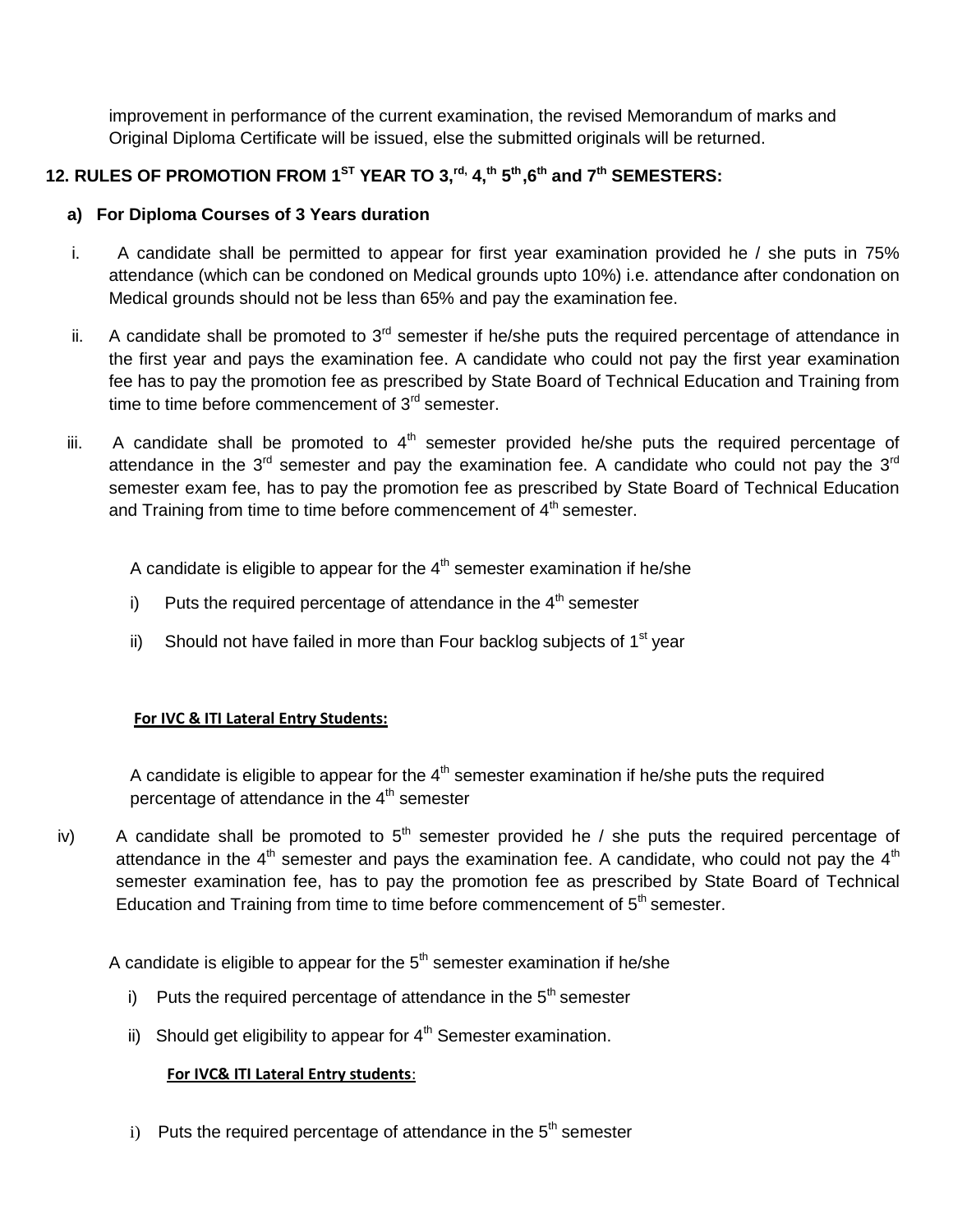- ii) Should not have failed in more than Four backlog subjects of  $3<sup>rd</sup>$  Semester
- v) A candidate shall be promoted to  $6<sup>th</sup>$  semester provided he/she puts in the required percentage of attendance in the  $5<sup>th</sup>$  semester and pay the examination fee. A candidate who could not pay the  $5<sup>th</sup>$ semester examination fee, has to pay the promotion fee as prescribed by State Board of Technical Education and Training from time to time before commencement of  $6<sup>th</sup>$  semester.

A candidate is eligible to appear for  $6<sup>th</sup>$  semester Industrial Training assessment (Seminar/Viva-voce)

i) Puts the required percentage of attendance, ie., 90% in 6th semester Industrial

**Training** 

ii) Should get eligibility to appear for  $4<sup>th</sup>$  Semester Examination.

#### **For IVC & ITI Lateral Entry students**:

- i) Puts the required percentage of attendance, ie., 90% in  $6<sup>th</sup>$  semester Industrial Training.
- ii) should get eligibility to appear for  $5<sup>th</sup>$  Semester Examination.

### **Important Note:**

**Seminar/Viva-voce should not be conducted for Not-Eligible Candidates, till the candidate gets eligibility. The record of internal assessment for Industrial Training for 260 marks shall be maintained at Institution Level for all candidates and the data is to be uploaded only for eligible candidates. For not eligible candidates the data is to be uploaded as and when the candidate gets eligibility.**

## **b) For Diploma Courses of 3 ½ Years duration (MET/ CH/ CHPP/ CHPC/ CHOT/ TT ):**

- 1. A candidate shall be permitted to appear for  $1<sup>st</sup>$  year examination provided he / she puts in 75% attendance (which can be condoned on Medical grounds upto 10%) i.e. attendance after condonation on Medical grounds should not be less than 65% and pay the examination fee.
- 2. A candidate shall be promoted to  $3^{rd}$  semester if he/she puts the required percentage of attendance in the 1<sup>st</sup> year and pays the examination fee. A candidate who could not pay the 1<sup>st</sup> year examination fee has to pay the promotion fee as prescribed by State Board of Technical Education and Training from time to time before commencement of  $3<sup>rd</sup>$  semester.
- 3. A candidate shall be promoted to  $4<sup>th</sup>$  semester provided he/she puts the required percentage of attendance in the  $3<sup>rd</sup>$  semester and pay the examination fee. A candidate, who could not pay the  $3<sup>rd</sup>$ semester exam fee, has to pay the promotion fee as prescribed by State Board of Technical Education and Training from time to time before commencement of  $4<sup>th</sup>$  semester. A candidate is eligible to appear for the  $4<sup>th</sup>$  semester exam if he/she
	- i) Puts the required percentage of attendance in the  $4<sup>th</sup>$  semester
	- ii) Should not have failed in more than Four backlog subjects of  $1<sup>st</sup>$  year.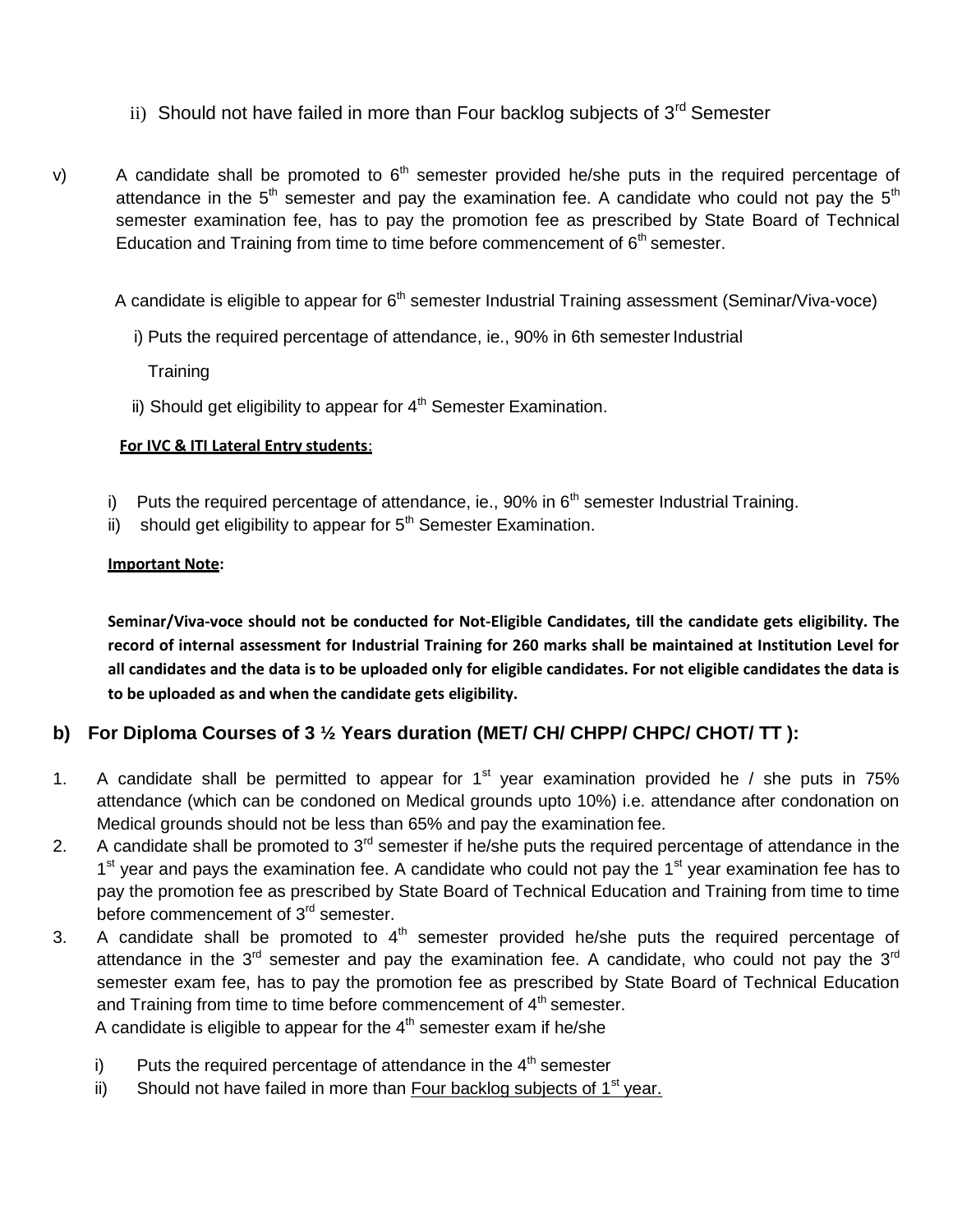#### **For IVC & ITI Lateral Entry students**:

(i) Puts the required percentage of attendance in the  $4<sup>th</sup>$  semester

- 4. A candidate shall be promoted to 5th semester industrial training provided he / she puts the required percentage of attendance in the 4th semester and pays the examination fee. A candidate, who could not pay the 4th semester examination fee, has to pay the promotion fee as prescribed by State Board of Technical Education and Training from time to time before commencement of 5th semester.
- 5. Promotion from 5th to 6th semester is automatic (i.e., from 1st spell of Industrial Training to 2nd spell) provided he/she puts the required percentage of attendance, which in this case ie.,90 % of attendance and attends for the VIVA-VOCE examination at the end of training.
- 6. A candidate shall be promoted to 7th semester provided he / she puts the required percentage of attendance in the 6th semester and pays the examination fee. A candidate, who could not pay the 6th semester examination fee, has to pay the promotion fee as prescribed by State Board of Technical Education and Training from time to time before commencement of 7th semester.
- 7. A candidate shall be promoted to 7th semester of the course provided he/she has successfully completed both the spells of Industrial Training.

A candidate is eligible to appear for 7th semester examination if he/she

- i) Puts the required percentage of attendance in the 7th semester
- $\overline{ii}$ ) Should get eligibility to appear for  $4^{\text{th}}$  semester Examination.

### **For IVC & ITI Lateral Entry students**:

- i) Puts the required percentage of attendance in the 7th semester
- ii) Should not have failed more than four backlog subjects of  $3<sup>rd</sup>$  Semester

### **OTHER DETAILS**

- a) In case a candidate does not successfully complete the Industrial training, he / she will have to repeat the training at his / her own cost.
- b) The I spell of Industrial training shall commence 10 days after the completion of the last theory examination of 4th Semester.
- c) The Second spell of Industrial training shall commence within 10 days after the completion of I spell of Industrial training.

## **c) For Diploma Courses of 3 ½ Years duration (BM):**

The same rules which are applicable for conventional courses also apply for this course. The industrial training in respect of this course is restricted to one semester (6 months) after the  $6<sup>th</sup>$  semester (3 years) of the course.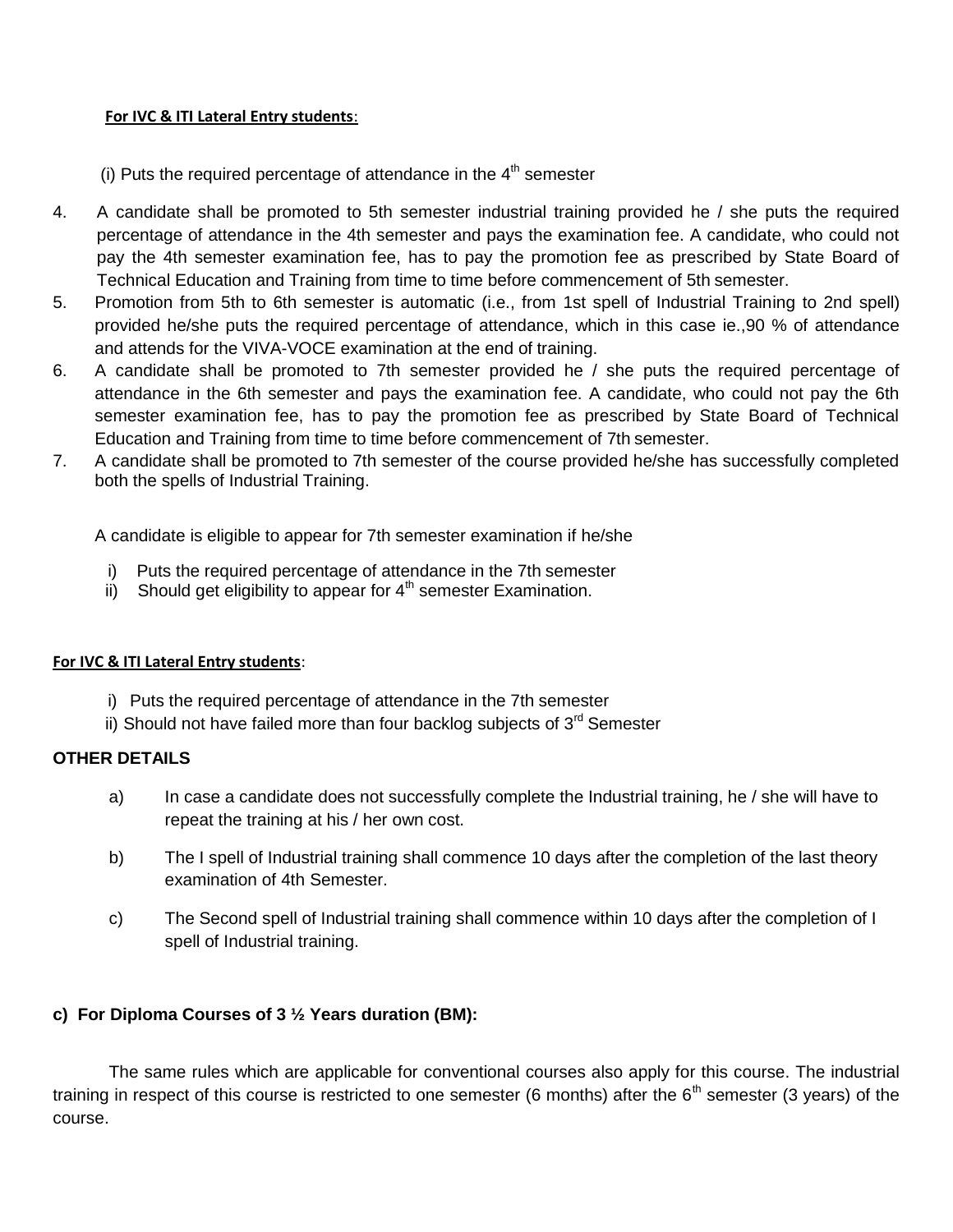- 1. A candidate shall be permitted to appear for first year examination provided he / she puts in 75% attendance (which can be condoned on Medical grounds upto 10%) i.e. attendance after condonation on Medical grounds should not be less than 65% and pay the examination fee.
- 2. A candidate shall be promoted to  $3<sup>rd</sup>$  semester if he/she puts the required percentage of attendance in the first year and pays the examination fee. A candidate who could not pay the first year examination fee has to pay the promotion fee as prescribed by State Board of Technical Education and Training from time to time before commencement of  $3<sup>rd</sup>$  semester.
- 3. A candidate shall be promoted to  $4<sup>th</sup>$  semester provided he/she puts the required percentage of attendance in the  $3<sup>rd</sup>$  semester and pay the examination fee. A candidate who could not pay the  $3<sup>rd</sup>$ semester examination fee, has to pay the promotion fee as prescribed by State Board of Technical Education and Training from time to time before commencement of  $4<sup>th</sup>$  semester.

A candidate is eligible to appear for the  $4<sup>th</sup>$  semester examination if he/she

- i) Puts the required percentage of attendance in the  $4<sup>th</sup>$  semester
- ii) Should not have failed in more than Four backlog subjects of  $1<sup>st</sup>$  year

### **For IVC & ITI Lateral Entry Students:**

A candidate is eligible to appear for the  $4<sup>th</sup>$  semester examination if he/she puts the required percentage of attendance in the  $4<sup>th</sup>$  semester

4. A candidate shall be promoted to  $5<sup>th</sup>$  semester provided he / she puts the required percentage of attendance in the  $4<sup>th</sup>$  semester and pays the examination fee. A candidate, who could not pay the  $4<sup>th</sup>$ semester examination fee, has to pay the promotion fee as prescribed by State Board of Technical Education and Training from time to time before commencement of  $5<sup>th</sup>$  semester.

A candidate is eligible to appear for the  $5<sup>th</sup>$  semester exam if he/she

- i) Puts the required percentage of attendance in the 5<sup>th</sup> semester
- ii) Should get eligibility to appear for  $4<sup>th</sup>$  Semester examination.

### **For IVC & ITI Lateral Entry students**:

- $\delta$  Puts the required percentage of attendance in the  $5<sup>th</sup>$  semester
- iv) Should not have failed in more than Four backlog subjects of  $3<sup>rd</sup>$  Semester
- 5. A candidate shall be promoted to  $6<sup>th</sup>$  semester provided he/she puts in the required percentage of attendance in the  $5<sup>th</sup>$  semester and pays the examination fee.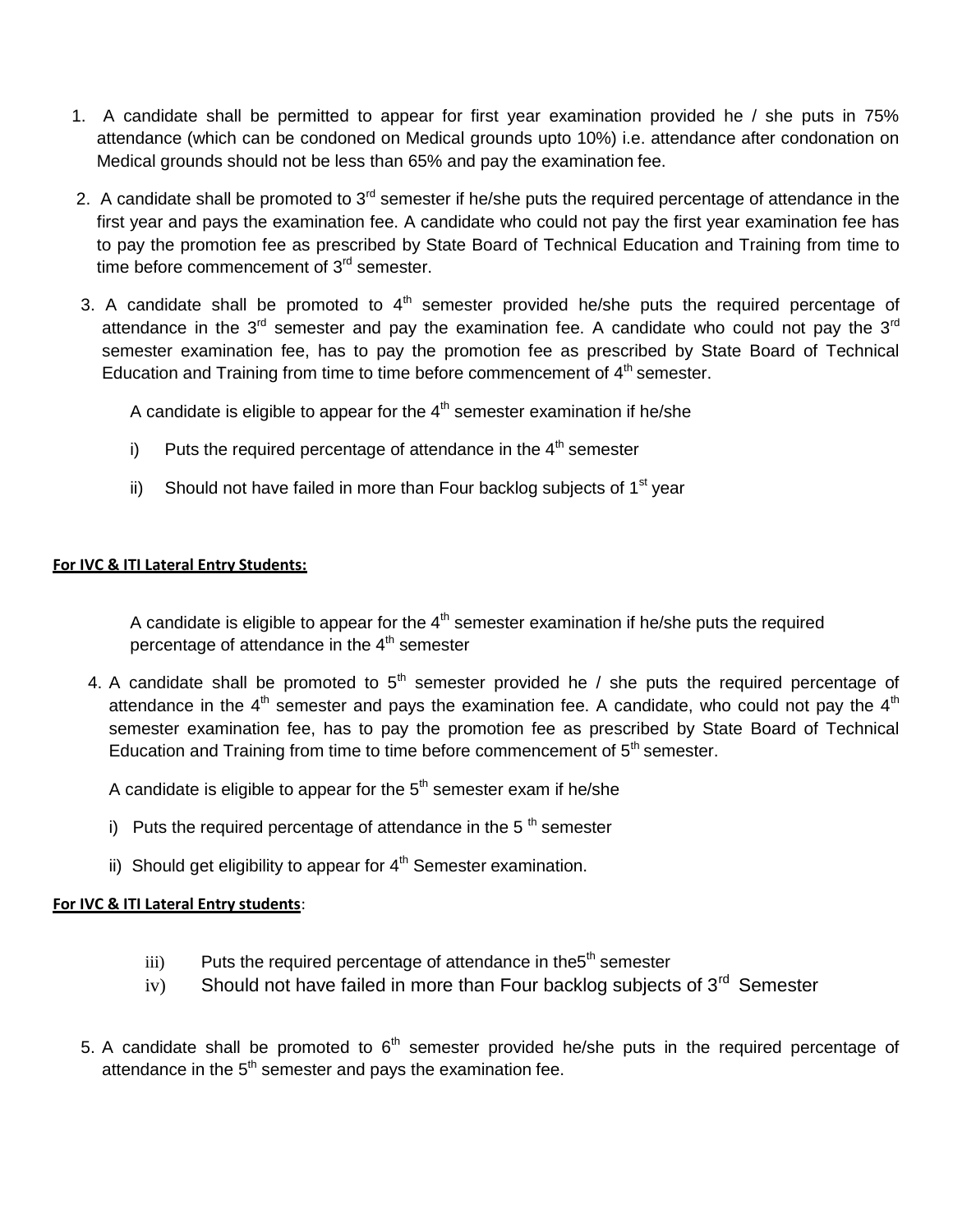A candidate who could not pay the  $5<sup>th</sup>$  semester examination fee, has to pay the promotion fee as prescribed by State Board of Technical Education and Training from time to time before commencement of 6<sup>th</sup> semester.

A candidate is eligible to appear for  $6<sup>th</sup>$  semester examination

- i) Puts the required percentage of attendance in  $6<sup>th</sup>$  semester and
- ii) should get eligibility to appear for  $4<sup>th</sup>$  Semester Examination.

### **For IVC & ITI Lateral Entry students**:

- i) Puts the required percentage of attendance in  $6<sup>th</sup>$  semester.
- ii) should get eligibility to appear for  $5<sup>th</sup>$  Semester Examination.
- 6. A candidate shall be promoted to  $7<sup>th</sup>$  semester provided he/she puts the required percentage of attendance in  $6<sup>th</sup>$  semester and pay the examination fee. A candidate, who could not pay the  $6<sup>th</sup>$  semester examination fee, has to pay the promotion fee prescribed by SBTET from time to time before commencement of the  $7<sup>th</sup>$  semester (Industrial Training).

A candidate is eligible to appear for  $7<sup>th</sup>$  semester Industrial Training assessment

(Seminar/Viva-voce) if he/she

- i) Puts the required percentage of attendance, ie., 90% in 7th semester Industrial **Training**
- ii) Should get eligibility to appear for  $4<sup>th</sup>$  Semester Examination.

### **For IVC & ITI Lateral Entry students**:

- i) Puts the required percentage of attendance, ie., 90% in  $7<sup>th</sup>$  semester Industrial Training.
- ii) Should get eligibility to appear for  $5<sup>th</sup>$  Semester Examination.

#### **Important Note:**

**Seminar/Viva-voce should not be conducted for Not-Eligible Candidates, till the candidate gets eligibility. However, the record of internal Assessment for Industrial Training for 260 marks shall be maintained at Institution Level for all candidates and the data is to be uploaded only for eligible candidates. For not eligible candidates the data is to be uploaded as and when the candidate gets eligibility.**

#### **OTHER DETAILS**

- a) In case a candidate does not successfully complete the Industrial training, he / she will have to repeat the training at his / her own cost.
- b) The Industrial training shall commence 10 days after the completion of the last theory examination of 6th Semester.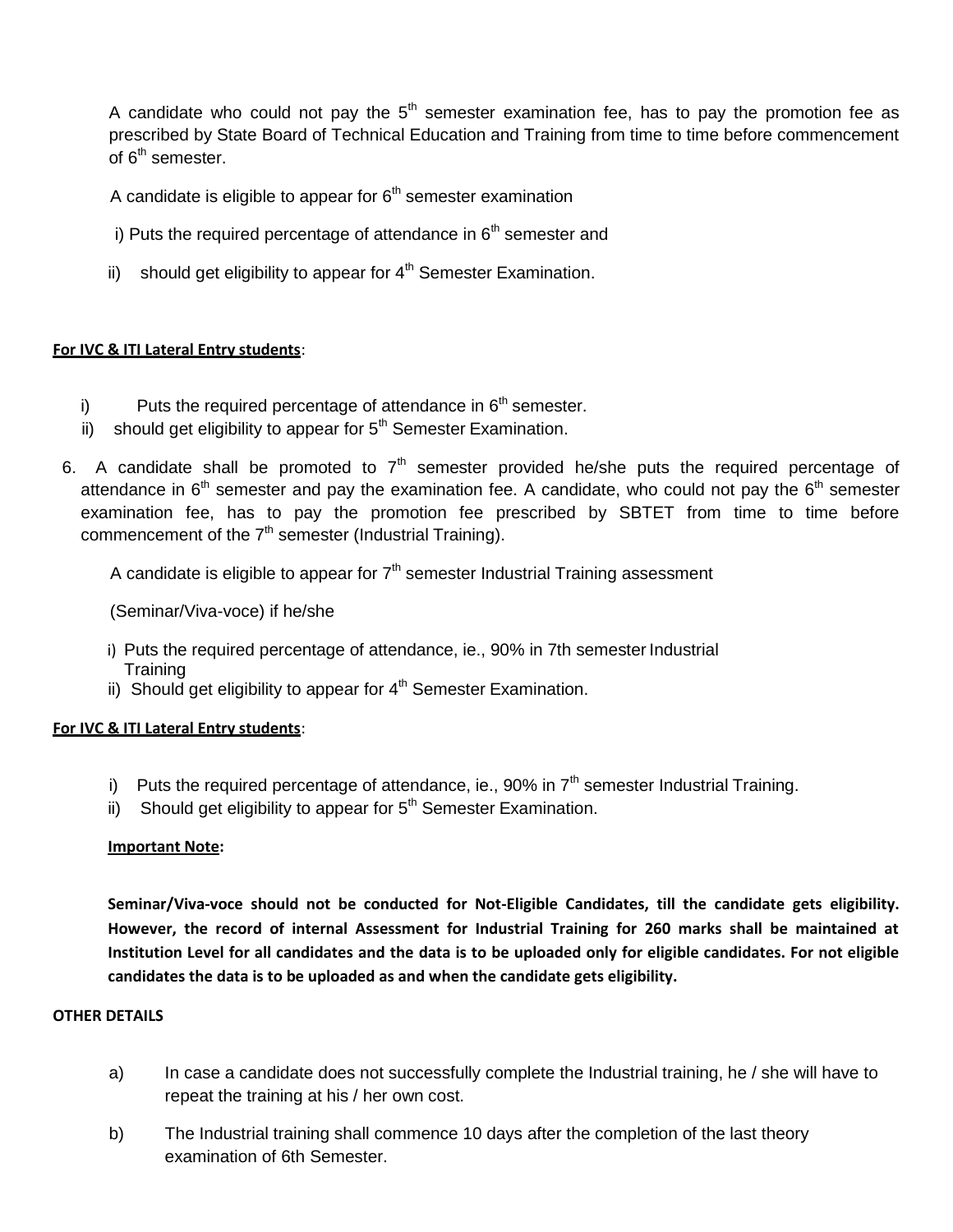### **13. STUDENTS PERFORMANCE EVALUATION**

Successful candidates shall be awarded the Diploma under the following divisions of pass.

- 1. First Class with Distinction shall be awarded to the candidates who secure an overall aggregate of 75% marks and above.
- 2. First Class shall be awarded to candidates who secure overall aggregate of 60% marks and above and below 75% marks.
- 3. Second Class shall be awarded to candidates who secure a pass with an overall aggregate of below 60%.

The Weightage of marks for various year/Semesters which are taken for computing overall aggregate shall be 25% of I year marks  $+$  100% of 3<sup>rd</sup> and subsequent Semesters.

In respect IVC & ITI Lateral Entry candidates who are admitted directly into diploma course at the  $3^{rd}$  semester (i.e., second year) level the aggregate of (100%) marks secured at the  $3^{rd}$  and subsequent semesters of study shall be taken into consideration for determining the overall percentage of marks secured by the candidates for award of class/division.

*4.* Second Class shall be awarded to all students, who fail to complete the Diploma in the regular 3 years/ 3 ½ years and four subsequent examinations, from the year of first admission*.*

## **14. EXAMINATION FEE SCHEDULE:**

The examination fee should be as per the notification issued by State Board of Technical Education and Training from time to time.

## **15. STRUCTURE OF END EXAMINATION QUESTION PAPER:**

The question paper for theory examination is patterned in such a manner that the Weightage of periods/marks allotted for each of the topics for a particular subject be considered Examination paper is of 3/6/9 hours duration.

a) Each theory paper consists of Section A' and Section B'. Section A' contains 10 short answer questions. All questions are to be answered and each carries 3 marks Max. Marks:  $10 \times 3 = 30$ . Section B contains 8 essay type questions including Numerical questions, out of which 5 questions each carrying 10 marks are to be answered.

Max.Marks:  $5 \times 10 = 50$ .

Total Maximum Marks: 80.

b) For Engineering Drawing Subject (107) consist of section A' and section B'. Section A' contains four (4) questions. All questions in section A' are to be answered and each carries 5 marks. Max. Marks: 4 x 5=20. Section B' contains six (6) questions. Out of which four (4) questions to be answered and each question carries 10 Marks. Max. Marks  $4 \times 10 = 40$ .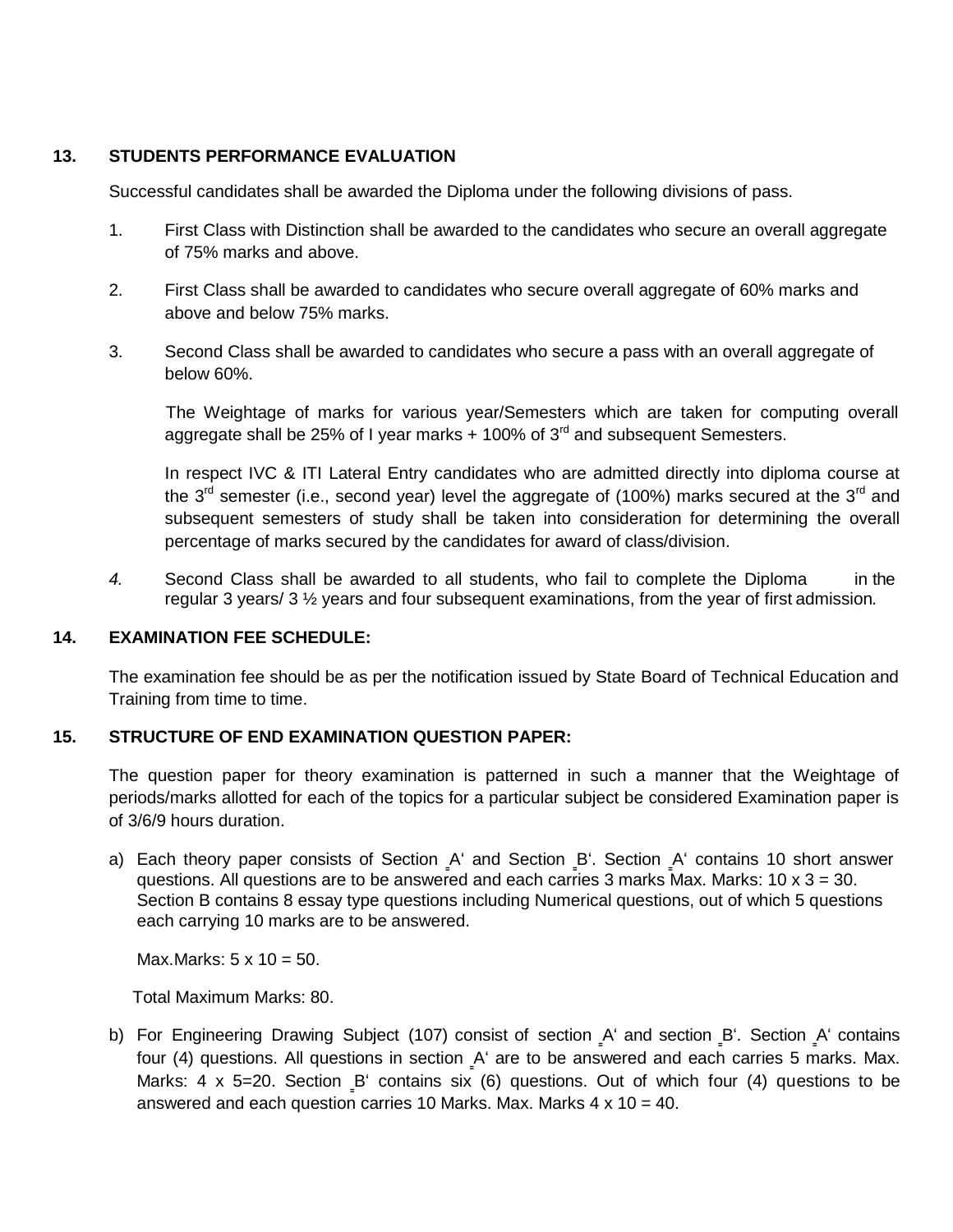c) Practical Examinations

For Workshop practice and Laboratory Examinations, Each student has to pick up a question paper distributed by Lottery System.

Max. Marks for an experiment / exercise : 50% Max. Marks for VIVA-VOCE : 10% Total Total intervals of the subject of the subject of the subject of the subject of the subject of the subject

In case of practical examinations with 50 marks, the marks will be worked out basing on the above ratio.

In case of any change in the pattern of question paper, the same shall be informed sufficiently in advance to the candidates.

### **16. ISSUE OF MEMORONDUM OF MARKS**

All candidates who appear for the end examination will be issued memorandum of marks without any payment of fee. However candidates who lose the original memorandum of marks have to pay the prescribed fee to the Secretary, State Board of Technical Education and Training, A.P. for each duplicate memo.

### **17. MAXIMUM PERIOD FOR COMPLETION OF DIPLOMA COURSES:**

Maximum period for completion of the diploma courses is twice the duration of the course from the date of First admission (includes the period of detention and discontinuation of studies by student etc) failing which they will have to forfeit the claim for qualifying for the award of Diploma (They will not be permitted to appear for examinations after that date). This rule applies for all Diploma courses of 3 years and 3  $\frac{1}{2}$ years of engineering and non-engineering courses.

### **18. ELIGIBILITY FOR AWARD OF DIPLOMA**

A candidate is eligible for award of Diploma Certificate if he / she fulfils the

following academic regulations.

- i. He / She pursued a course of study for not less than  $3/3\frac{1}{2}$  academic years & not more than 6 / 7 academic years.
- ii. He / she has completed all the subjects.

Students who fail to fulfill all the academic requirements for the award of the Diploma within 6 / 7 academic years from the year of admission shall forfeit their seat in the course & their seat shall stand cancelled.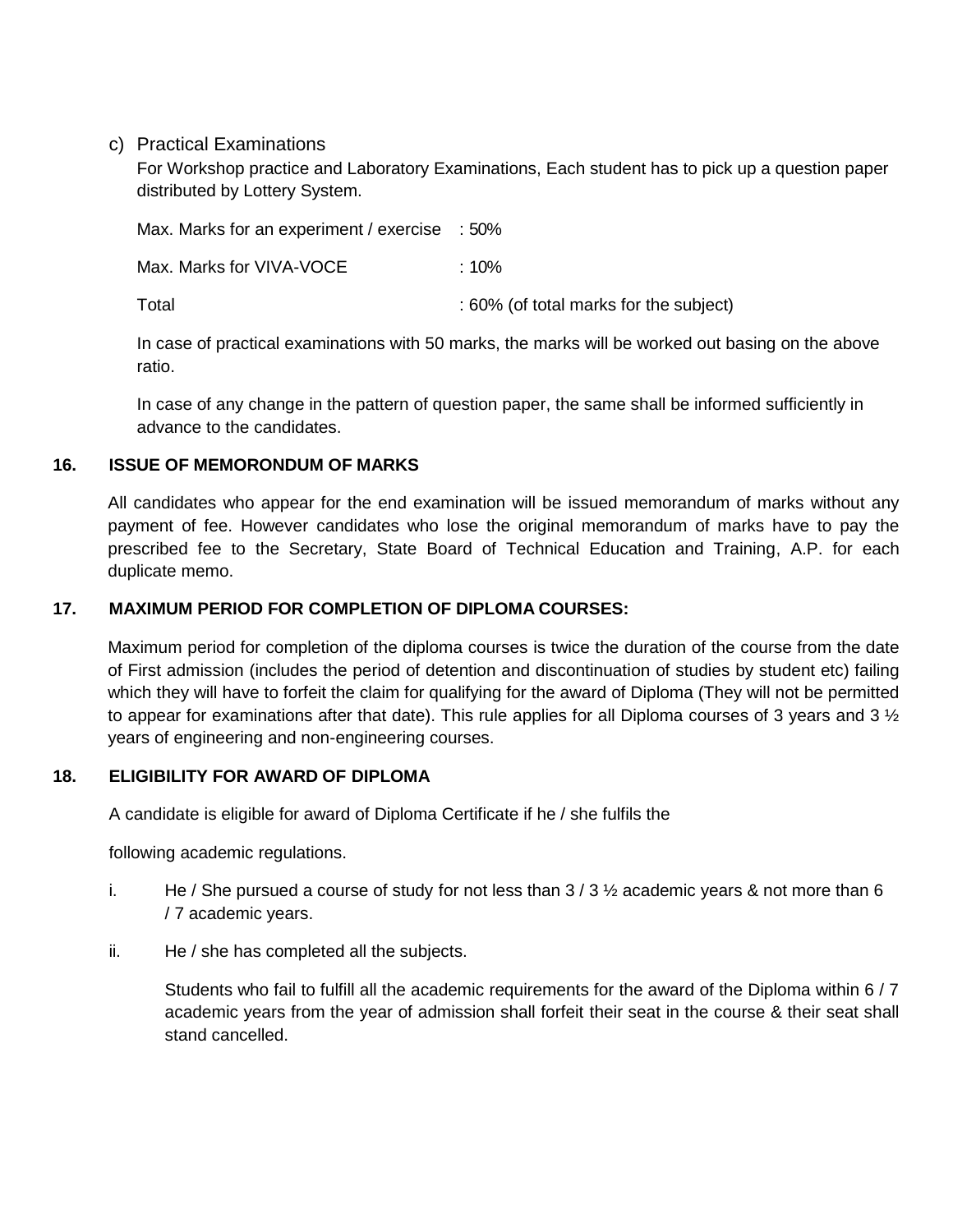**For IVC & ITI Lateral Entry students**: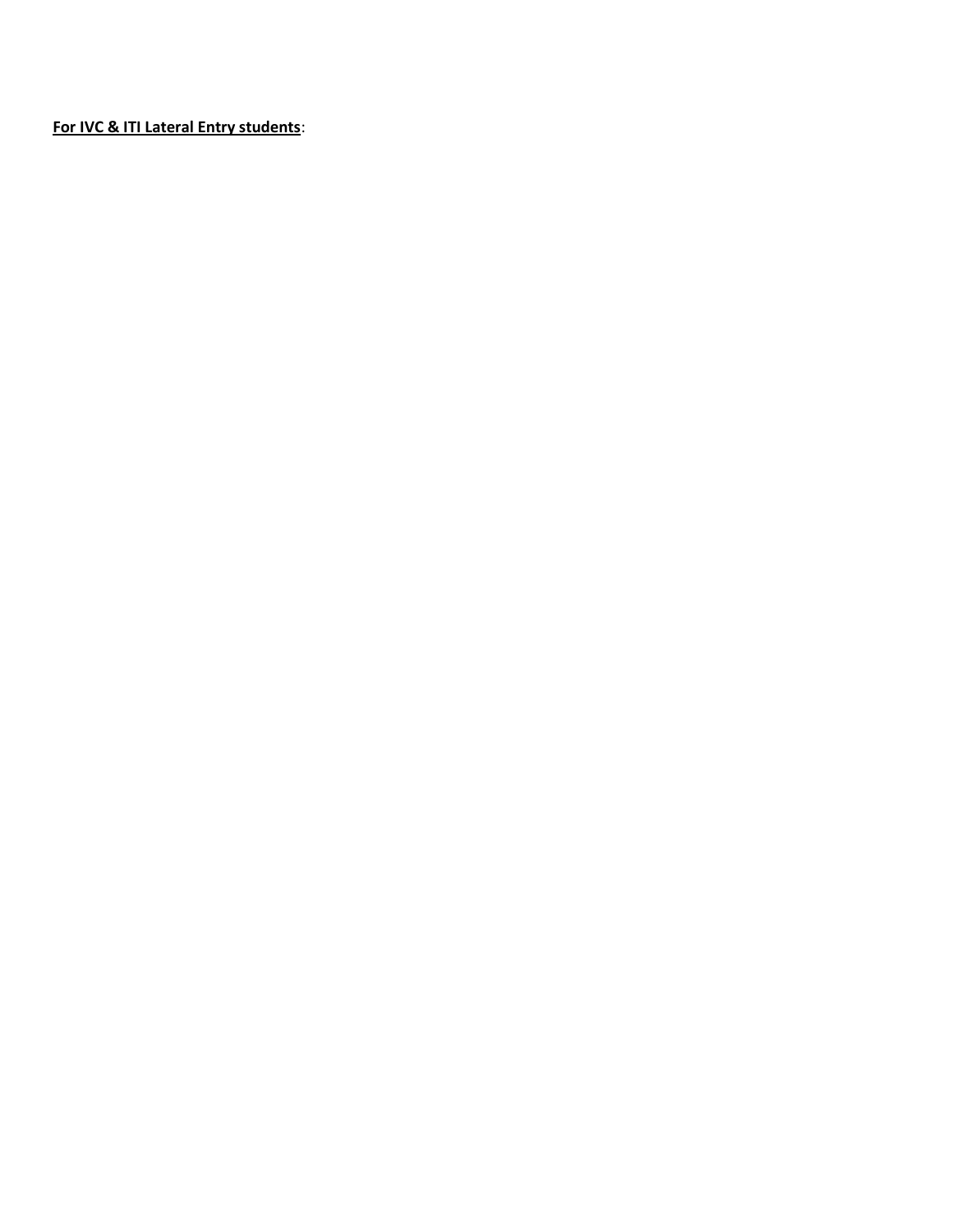- i. He / She pursued a course of study for not less than  $2/2$  % academic years & not more than 4 / 5 academic years.
- ii. He / she has completed all the subjects.

Students who fail to fulfill all the academic requirements for the award of the Diploma within 4 / 5 academic years from the year of admission shall forfeit their seat in the course & their seat shall stand cancelled.

## **19. ISSUE OF PHOTO COPY OF VALUED ANSWER SCRIPT, RECOUNTING&REVERIFICATION:**

### **A) FOR ISSUE OF PHOTO COPIES OF VALUED ANSWER SCRIPTS**

- 1. A candidate desirous of applying for Photo copy of valued answer script/ scripts should apply within prescribed date from the date of the declaration of the result.
- 2. Photo copies of valued answer scripts will be issued to all theory subjects and Drawing subject(s).
- 3. The Photo copy of valued answer script will be dispatched to the concerned candidate's address as mentioned in the application form by post.
- 4. No application can be entertained from third parties.

### **B) FOR RE-COUNTING(RC) and RE-VERIFICATION(RV) OF THE VALUED ANSWER SCRIPT**

- 1. A candidate desirous of applying for Re-verification of valued answer script should apply within prescribed date from the date of the declaration of the result.
- 2. Re-verification of valued answer script shall be done for all theory subjects and Drawing subject(s).
- 3. The Re-verification committee constituted by the Secretary, SBTETAP with subject experts shall re-verify the answer scripts.

### **I) RE-COUNTING**

The Officer of SBTET will verify the marks posted and recount them in the already valued answer script. The variations if any will be recorded separately, without making any changes on the already valued answer script. The marks awarded in the original answer script are maintained (hidden).

#### **2) RE-VERIFICATION**

- (i) The Committee has to verify the intactness and genuineness of the answer script(s) placed for Re-verification.
- (ii) Initially single member shall carry out the re-verification.
- (iii) On re-verification by single member, if the variation is less than 12% of maximum marks, and if there is no change in the STATUS in the result of the candidate, such cases will not be referred to the next level ie., for 2-Tier evaluation.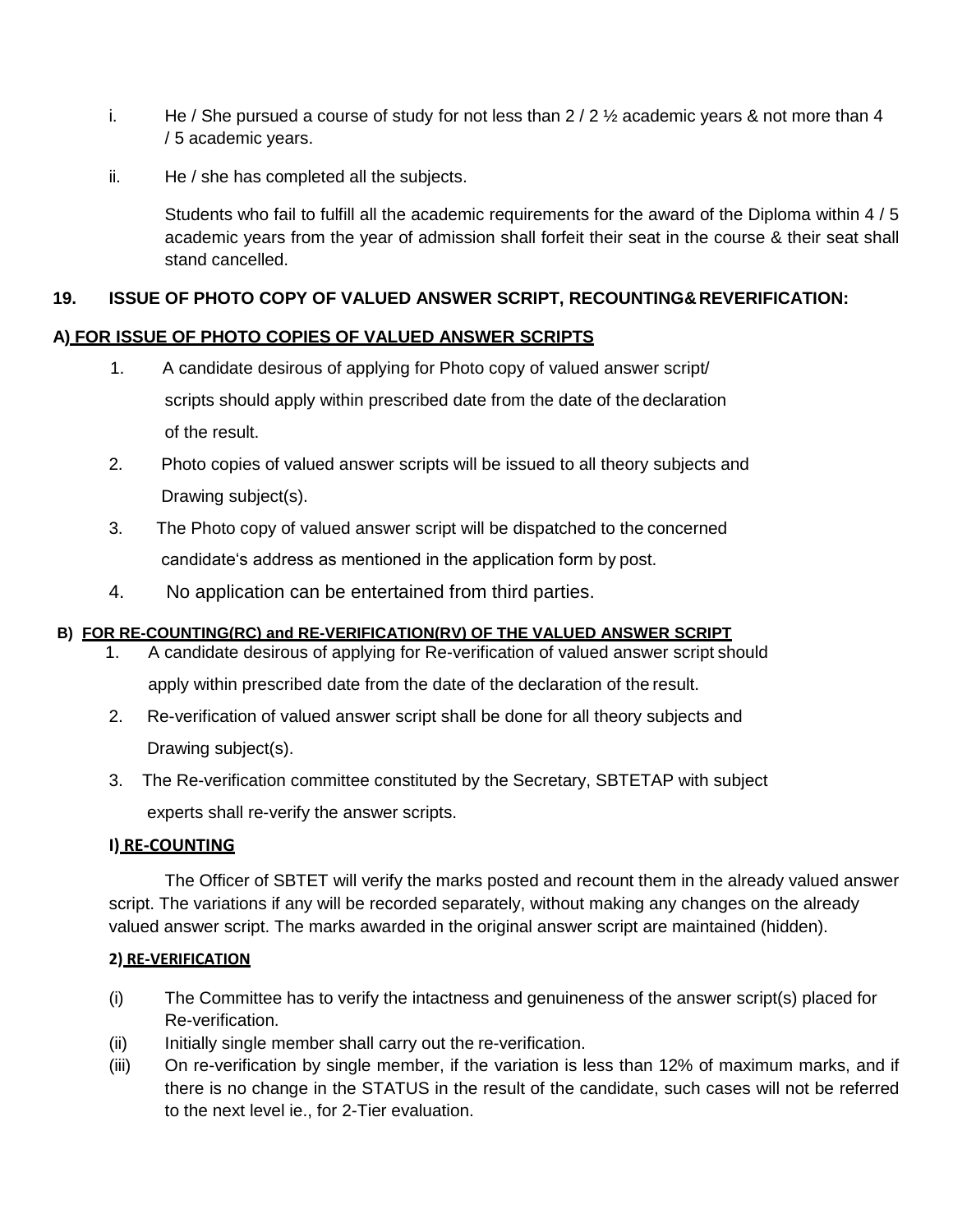- (iv) On re-verification by a single member, if the variation is more than 12% of maximum marks, it will be referred to 2-Tier evaluation.
- $(v)$  If the 2-Tier evaluation confirms variation in marks as more than 12% of maximum marks, the variation is considered as follows:

a) If the candidate has already passed and obtains more than 12% of the maximum marks on Re-verification, then the variation is considered.

b) If the candidate is failed and obtains more than 12% of the maximum marks on Re-verification and secured pass marks on re-verification, then the status of the candidate changes to PASS.

c) If a candidate is failed and obtains more than 12% of the maximum marks on Re-verification and if the marks secured on re-verification are still less than the minimum pass marks, the status of the candidate remain FAIL only.

- (vii) After Re-verification of valued answer script the same or change if any therein on Re-verification, will be communicated to the candidate.
- (viii) On Re-verification of Valued Answer Script if the candidate's marks are revised, the fee paid by the candidate will be refunded or else the candidate has to forfeit the fee amount.
- 4. No request for Photo copies/ Recounting /Re-verification of valued answer script would

be entertained from a candidate who is reported to have resorted to Malpractice in that

examination.

### **20. MAL PRACTICE CASES:**

If any candidate resorts to Mal Practice during examinations, he / she shall be booked and the Punishment shall be awarded as per SBTETAP rules and regulations in vogue.

### **21. DISCREPANCIES/ PLEAS:**

Any Discrepancy /Pleas regarding results etc., shall be represented to the SBTETAP within one month from the date of issue of results. Thereafter, no such cases shall be entertained in any manner.

### **22. ISSUE OF DUPLICATE DIPLOMA**

If a candidate loses his/her original Diploma Certificate and desires a duplicate to be issued he/she should produce written evidence to this effect. He / she may obtain a duplicate from the Secretary, State Board of Technical Education and Training, A.P., on payment of prescribed fee and on production of an affidavit signed before a First Class Magistrate (Judicial) and *non-traceable certificate*  from the Department of Police. In case of damage of original Diploma Certificate, he / she may obtain a duplicate certificate by surrendering the original damaged certificate on payment of prescribed fee to the State Board of Technical Education and Training, A.P.

In case the candidate cannot collect the original Diploma within 1 year from the date of issue of the certificate, the candidate has to pay the penalty prescribed by the SBTET from time to time.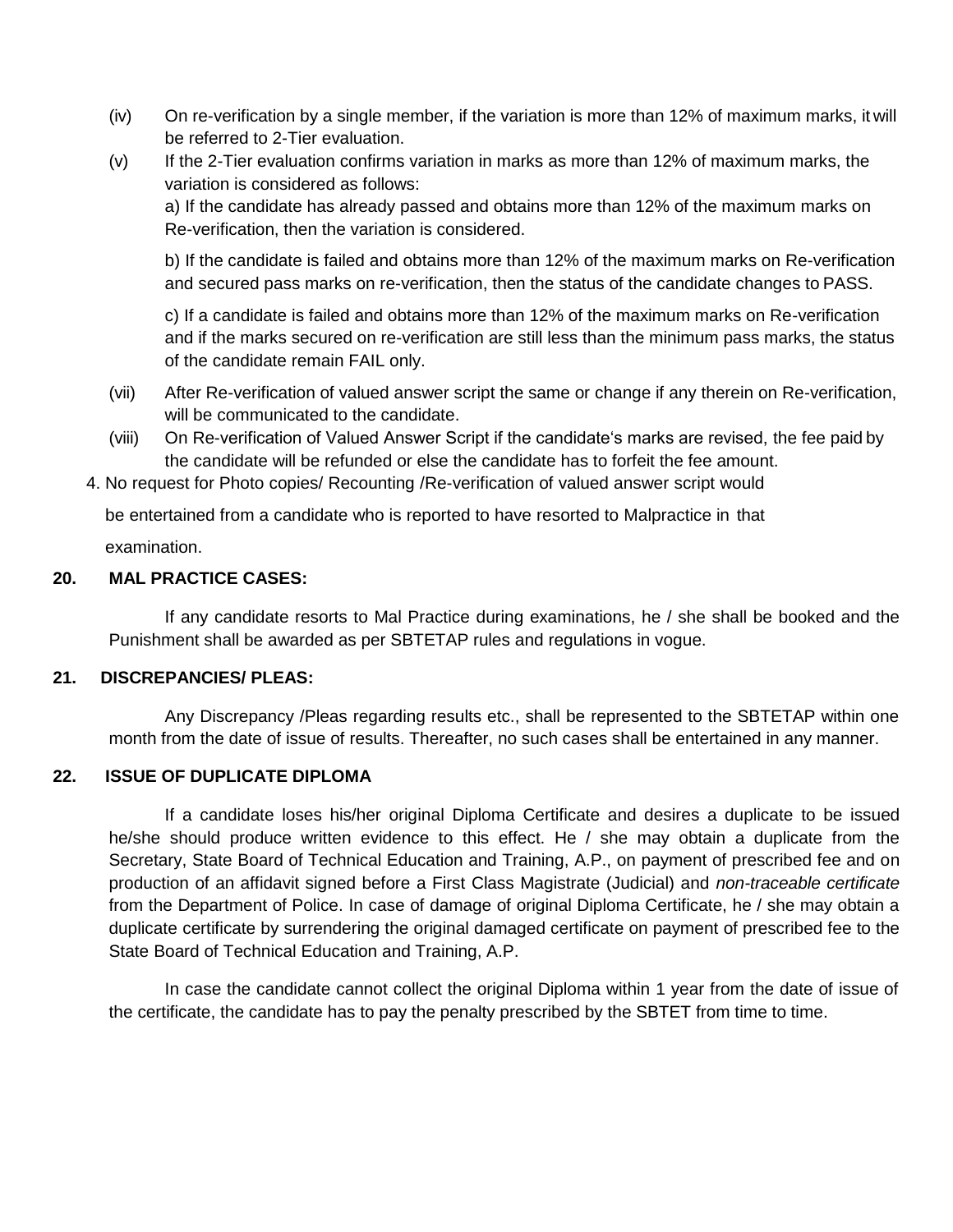# **23. ISSUE OF MIGRATION CERTIFICATE AND TRANSCRIPTS:**